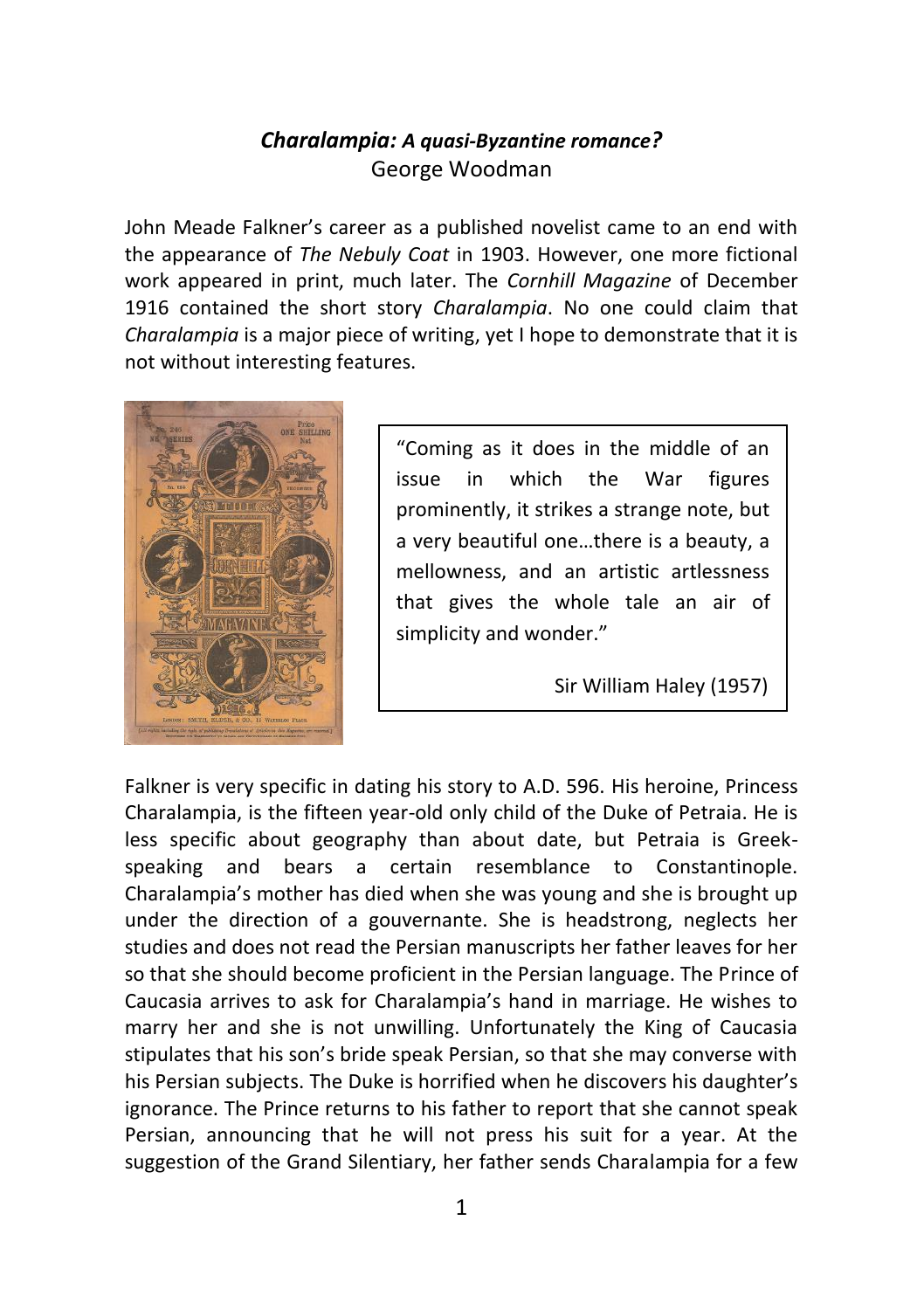months to the Convent of the Panachrantos of the Order of the Acemites at Panormium where she can learn Persian and some discipline. Charalampia also seeks a salve for her freckles, as she is convinced that this is why the Prince left. This can only be found from the holy man Paulus, whose cell is on the way to the convent.

The main part of the story is an account of her journey to the Convent of the Panachrantos and her experience there. She learns Persian and becomes (a little) less headstrong. The holy man Paulus gives her the salve for freckles- although its effect is not quite what Charalampia wishes! She returns to Petraia and, after further complications resulting from her contrariness, marries the Prince, now King, of Caucasia. They found a dynasty, which unites their two territories for 700 years. The whole is presented as a rather tongue-in-cheek fable, whose moral is the phrase that Falkner skilfully inserts in various guises throughout the story:

## *Make the most of occasion. Drink of the brook in the way. You do not know when you may reach the next well.*

Charalampia ignores this advice before eventually taking it and emerges triumphant - but a slight ambiguity in what happens suggests that she would have emerged triumphant anyway!

In spite of the highly specific date the vaguely Byzantine world of *Charalampia* bears as little relationship to any historical reality as the world of The Idylls of the King does to medieval England. The name Petraia does exist as a suburb of Constantinople but it did not have a duke- nor were there any in the sixth century. The references to the Ministry of War with its high tower and to a church dome convey the Constantinople that Falkner knew rather than that of AD 596. There was no kingdom of Caucasia and a dynasty lasting 700 years has no foundation in reality! Similarly the 'Convent of the Order of the Acemites' bears no relation whatever to any real traditions of Greek Orthodoxy. In the first place there is no structure of religious orders in the Orthodox churches matching that of the west. Houses may keep a common rule but they will not be organizationally linked. Nor, for that matter, had a structure of religious orders developed by the sixth century in the West. Greek nuns would not have known Latin or cited Homer. It should be said that Falkner is not unique among writers of his era in his ignorance of Orthodoxy. *The*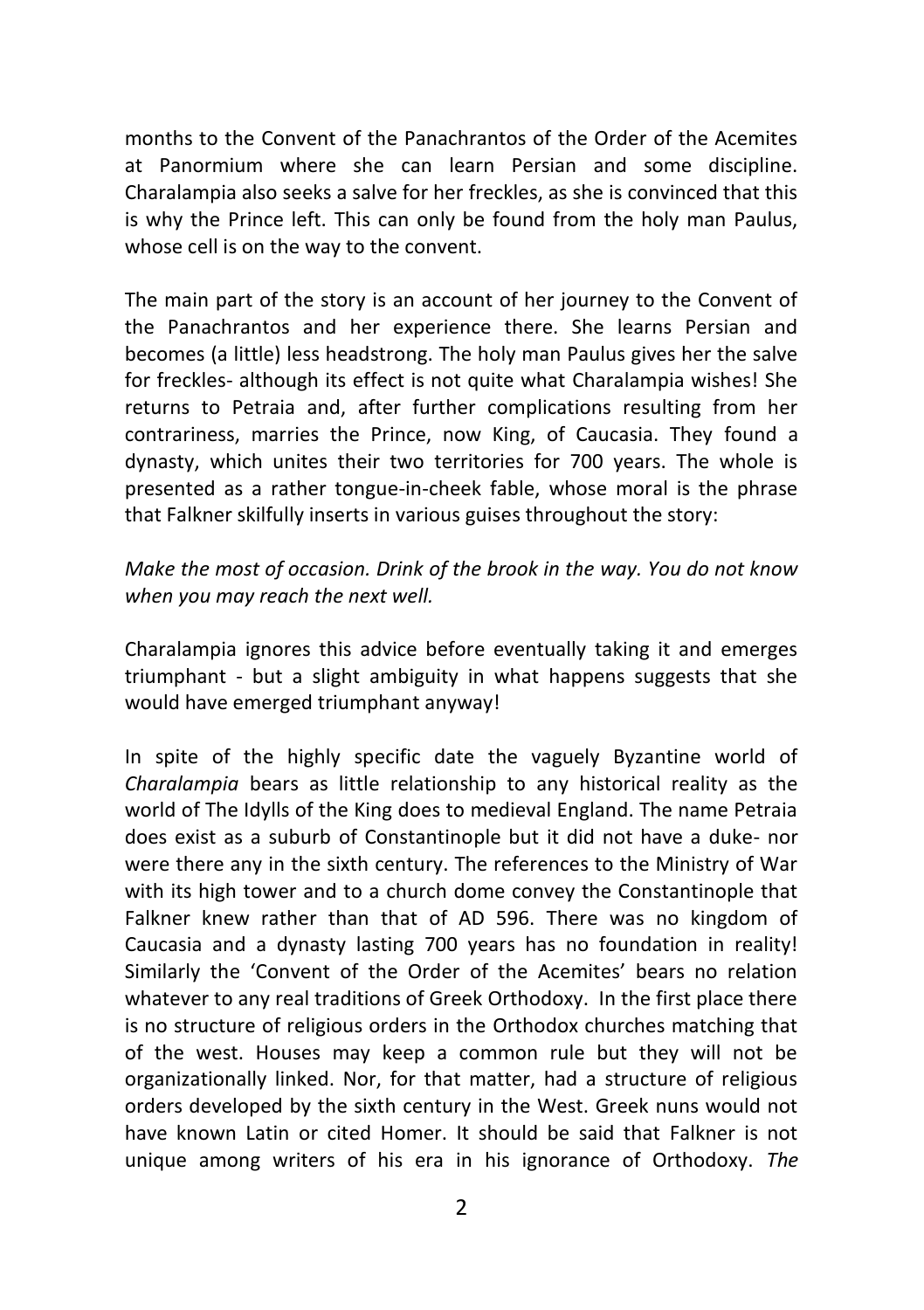*Dancing Floor* by John Buchan is fiction of a higher order than *Charalampia*  but Buchan still expects a village priest in Greece to know Latin and to be celibate.

What Falkner has done here is to create a Byzantine fantasy world that parallels the medieval worlds of Tennyson and Keats. The holy man Paulus may not bear much resemblance to any Greek saint but he stands firmly in the tradition of the beadsman in The Eve of Saint Agnes. Of course Falkner here has a degree of lightheartedness that neither Keats nor, even less, Tennyson aims at. The *Journal* has already included an excellent article by Dale Fraser about Falkner's antiquarian allusions and inventions (1). I would not presume to repeat this, merely noting Falkner's exuberant use of classical Greek language and literature. On the whole he prefers his own coinages to actual Greek religious titles. For example, he uses the word Eporthrion for Matins rather than the actual word Orthros. Panachrantos, 'all-unstained', does exist, although it is not a common title of the Mother of God and is a distinctly uncommon word. The frogs by Lake Astyanax, until the holy man Paulus converts them, croak 'a jargon of "Brek-kek-kekex-koax-koax", which had come down to them from pagan times'. It is, in fact from Aristophanes' The Frogs! Paulus' influence over animals has another source. As a resident of Durham, Falkner will have known the stories of Godric and Cuthbert and their influence on animals. He may possibly have come across the similar stories of the Desert Fathers. He has clearly done sufficient reading in Procopius or other sources of Byzantine history to encounter the term 'Grand Silentiary'.

Possibly the most original feature of the story for admirers of Falkner's fiction is Princess Charalampia herself. His treatment of young female leading characters shows some development over the three novels. Constance Maltravers is completely passive. Grace Maskew is strong on endurance but is still someone to whom things happen. Anastasia Joliffe shows a more decided personality. Her rejection of Westray's preposterous proposal represents a superb piece of writing but still the main focus is on the characters of Lord Blandamer, Westray and Sharnall. Charalampia represents a definite progression. She is the most dynamic personality in the story, the person around whom the action revolves and she emerges triumphant in spite of her missed opportunities. Beside her the Prince of Caucasia is rather a colourless character, almost a male counterpart of Constance Maltravers. We are never even told his name.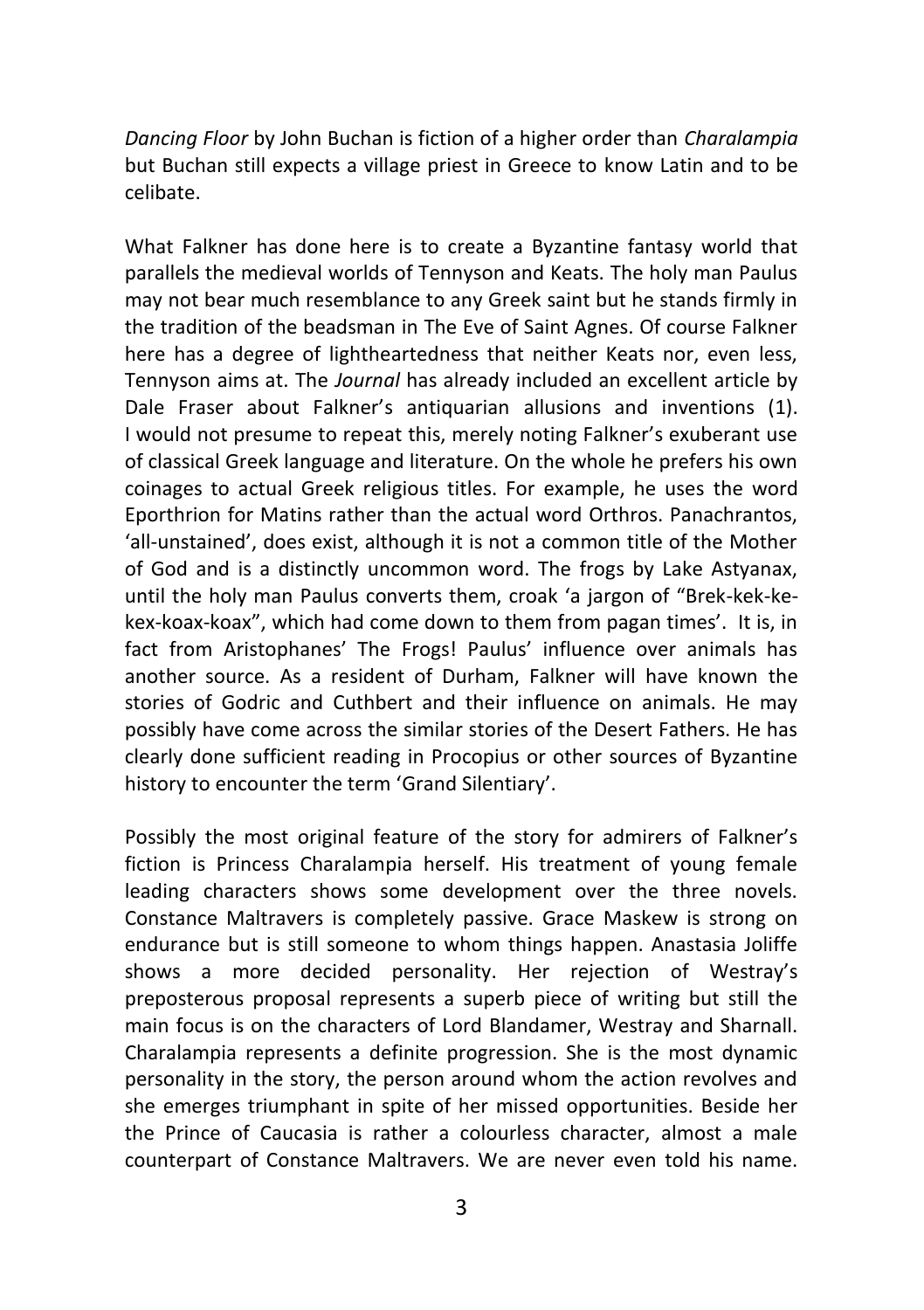Significantly, the son of the couple is named Charalampius, who becomes the founder of the Charalampiad Dynasty. Her characterization demonstrates Falkner's unpredictability and elusiveness. From both his adult personality and his other writings the last heroine one would have expected from him is a well-realised teenage girl- a soul sister to Claire Bretecher's Agrippina. Clearly he quietly observed the girls in both his own and the Noble families.

In *Charalampia* Falkner demonstrates his powers of description of artefacts. To take two examples, the Persian manuscripts and the Prince of Caucasia's presents to Charalampia are superbly realized. At one point in the narrative these descriptive powers are used to telling effect.

In the *Cornhill Magazine* of 1916 *Charalampia* is surrounded by titles like 'Tales of a Flying Patrol", "In the North Sea" and 'Dublin Days: the Rising", by Mrs. Hamilton Norway. Falkner's romantic fantasy world seems remote from these urgent contemporary concerns. Yet obliquely the world of 1916 suddenly intervenes. For the most of the narrative the authorial presence is mild and unobtrusive. However, after describing how the holy man Paulus has exorcized the cockroaches from the kitchen of the convent of the Panachrantos, the author comments:

There was never another cockroach seen in the Panachrantos till the unspeakable Turks took the house in 1438 and turned the great Church into a mosque. They covered with whitewash all the deep-blue mosaics and the regiment of Holy Peltasts, and the Panagia herself; though the golden wings of the four archangels are still seen supporting the dome, and sometimes, when a patch of whitewash flakes off, a pale and thinfaced Saint looks out.

The change of tone is striking. The comment adds nothing to the story and we remember that 1916 was the year after Gallipoli, of which the *Cornhill* readers would be well aware. Yet Falkner had sold arms to these very Turks whom he now describes as unspeakable. His letters from as little as five years before show that he got on well with the Turkish officials he met and that he liked Constantinople as a city. Is he here using fiction to deal with confused emotions or explore the ethical contradictions he could not publicly acknowledge? Is he simply writing something to match the public mood? The second sentence bears interesting testimony to his visits to